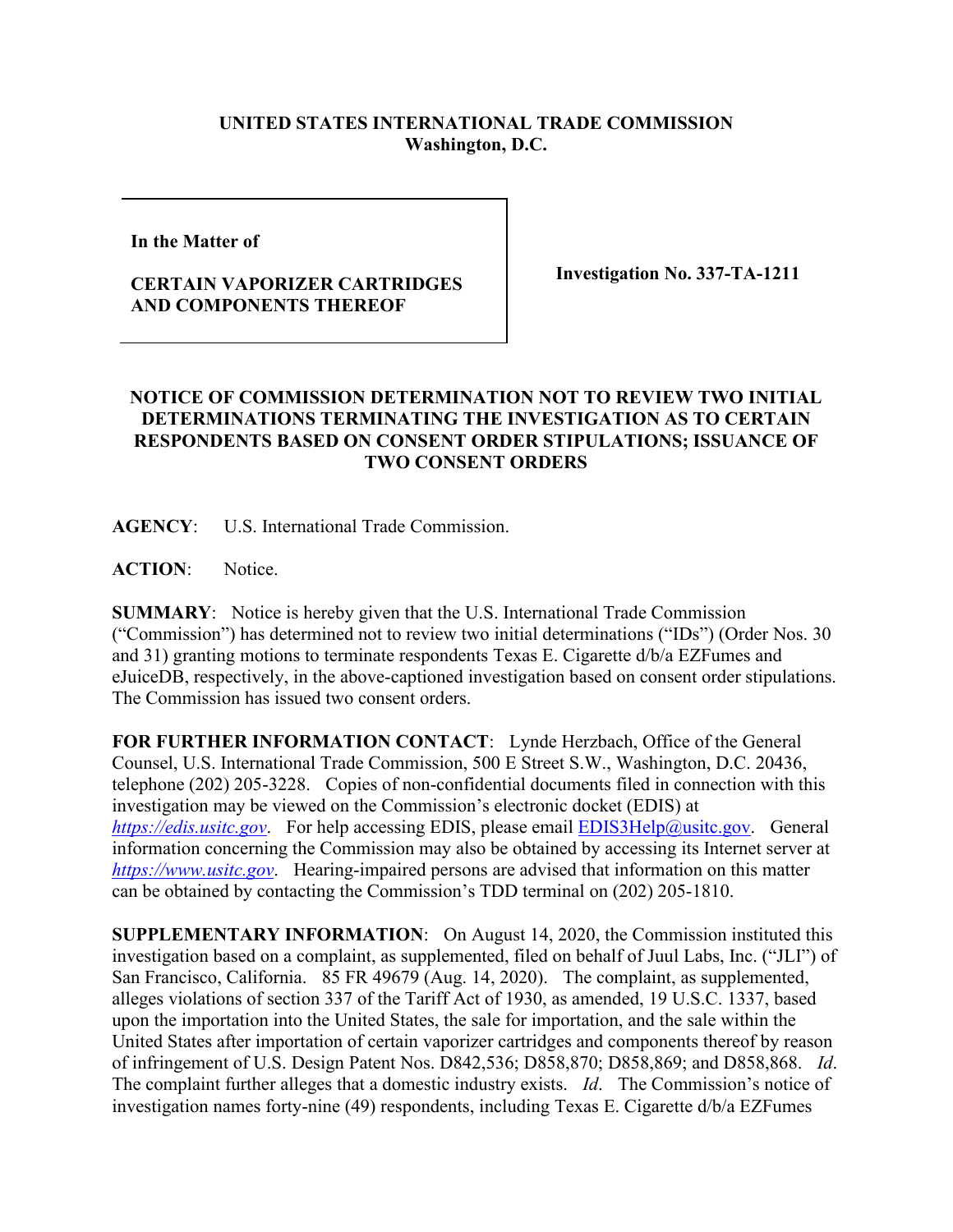("EZFumes") of Bedford, Texas and eJuiceDB of Farmingdale, New York. *See id*. The Office of Unfair Import Investigations ("OUII") is also a party to the investigation. *See id*.

On November 6, 2020, JLI and EZFumes filed a joint motion to terminate this investigation with respect to EZFumes based on a consent order stipulation and proposed consent order. On November 18, 2020, OUII filed a response supporting the motion provided that JLI and EZFumes file a revised public version of the settlement agreement with redactions limited to only proper confidential business information ("CBI").

On November 19, 2020, the presiding administrative law judge ("ALJ") denied JLI and EZFumes' motion without prejudice due to the excessive proposed redactions in the public version of the settlement agreement. *See* Order No. 25 (Nov. 19, 2020). The ALJ directed JLI and EZFumes to refile the motion with a revised public version of the settlement agreement with redactions limited to CBI under Commission Rule 201.6(a) (19 CFR 201.6(a)). *Id.* On November 20, 2020, JLI and EZFumes refiled the joint motion with a revised public settlement agreement.

On November 13, 2020, JLI and eJuiceDB filed a joint motion to terminate this investigation with respect to eJuiceDB based on a consent order stipulation and proposed consent order. On November 25, 2020, OUII filed a response supporting the motion.

On December 10, 2020, the ALJ issued the two subject IDs, Order Nos. 30 and 31, granting both joint motions. *See* Order No. 30 (Dec. 10, 2020); Order No. 31 (Dec. 10, 2020). Each of the subject IDs finds that the respective motion, consent order stipulation, and proposed consent order satisfy the requirements of Commission Rules 210.21(c)(3) and (c)(4) (19 CFR  $210.21(c)(3)$ ,  $(c)(4)$ ). The IDs also find that termination of EZFumes and eJuiceDB would not be contrary to the public interest.

No party petitioned for review of the subject IDs.

The Commission has determined not to review Order Nos. 30 and 31. EZFumes and eJuiceDB are hereby terminated from the investigation. The Commission has issued a consent order to EZFumes and a consent order to eJuiceDB.

The Commission vote for this determination took place on January 4, 2021.

While temporary remote operating procedures are in place in response to COVID-19, the Office of the Secretary is not able to serve parties that have not retained counsel or otherwise provided a point of contact for electronic service. Accordingly, pursuant to Commission Rules 201.16(a) and 210.7(a)(1) (19 CFR 201.16(a), 210.7(a)(1)), the Commission orders that the complainant complete service for any party/parties without a method of electronic service noted on the attached Certificate of Service and shall file proof of service on the Electronic Document Information System (EDIS).